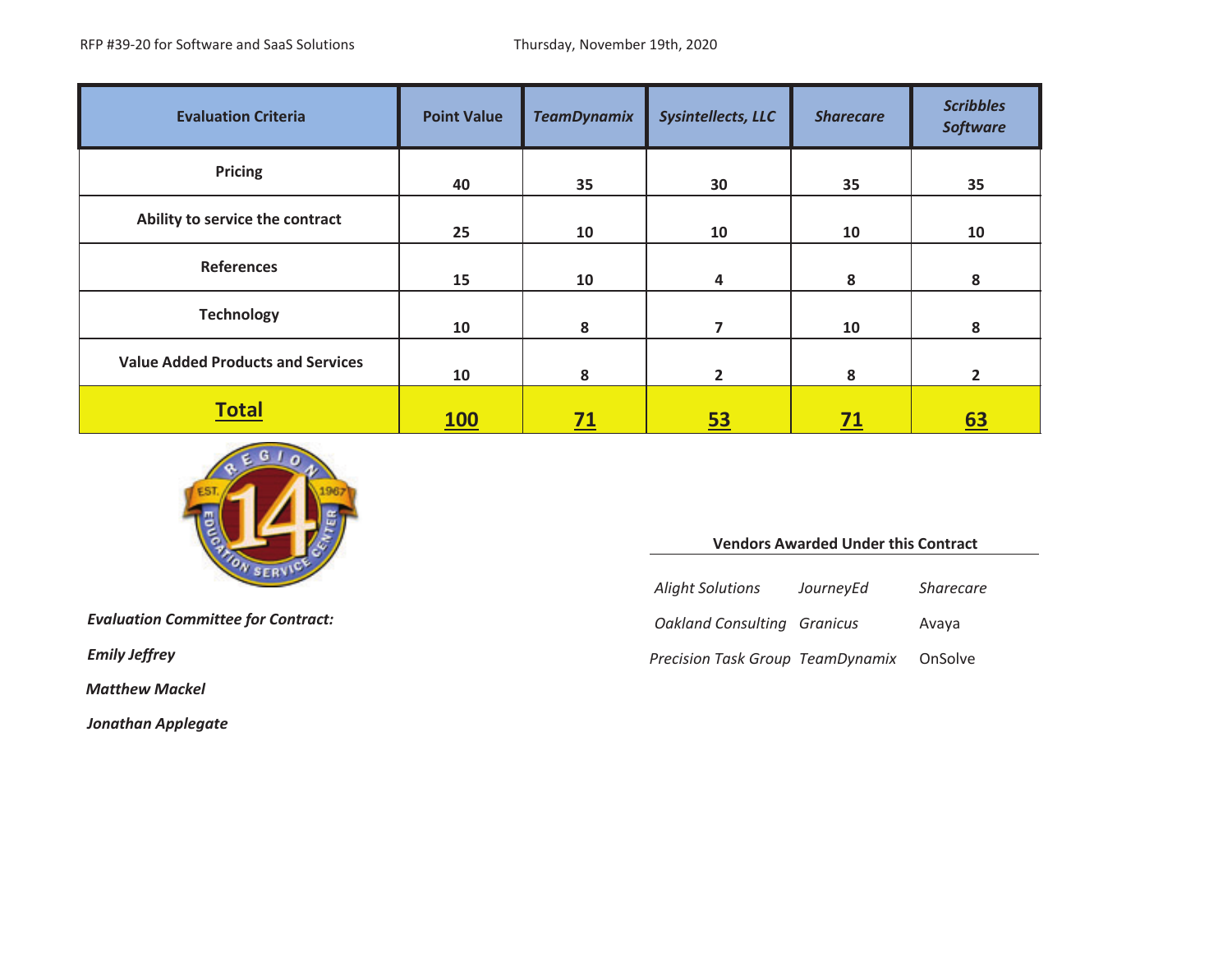| <b>Evaluation Criteria</b>               | <b>Point Value</b> | Sachi Tech, Inc. | <b>Precision Task</b><br><b>Group</b> | <b>Parker</b><br><b>Technology</b> | <b>4C Health</b> | <b>Alight Solutions</b> |
|------------------------------------------|--------------------|------------------|---------------------------------------|------------------------------------|------------------|-------------------------|
| Pricing                                  | 40                 | 35               | 38                                    | 35                                 | 35               | 38                      |
| Ability to service the contract          | 25                 | 5                | 15                                    | 5                                  | 5                | 10                      |
| <b>References</b>                        | 15                 | 7                | 7                                     | 10                                 | 5                | 5                       |
| <b>Technology</b>                        | 10                 | 8                | 6                                     | 8                                  | 8                | 10                      |
| <b>Value Added Products and Services</b> | 10                 | 5                | 5                                     | 8                                  | 4                | 7                       |
| <b>Total</b>                             | <b>100</b>         | 60               | <u>71</u>                             | <u>66</u>                          | <u>57</u>        | <u>70</u>               |



*Emily Jeffrey*

*Matthew Mackel*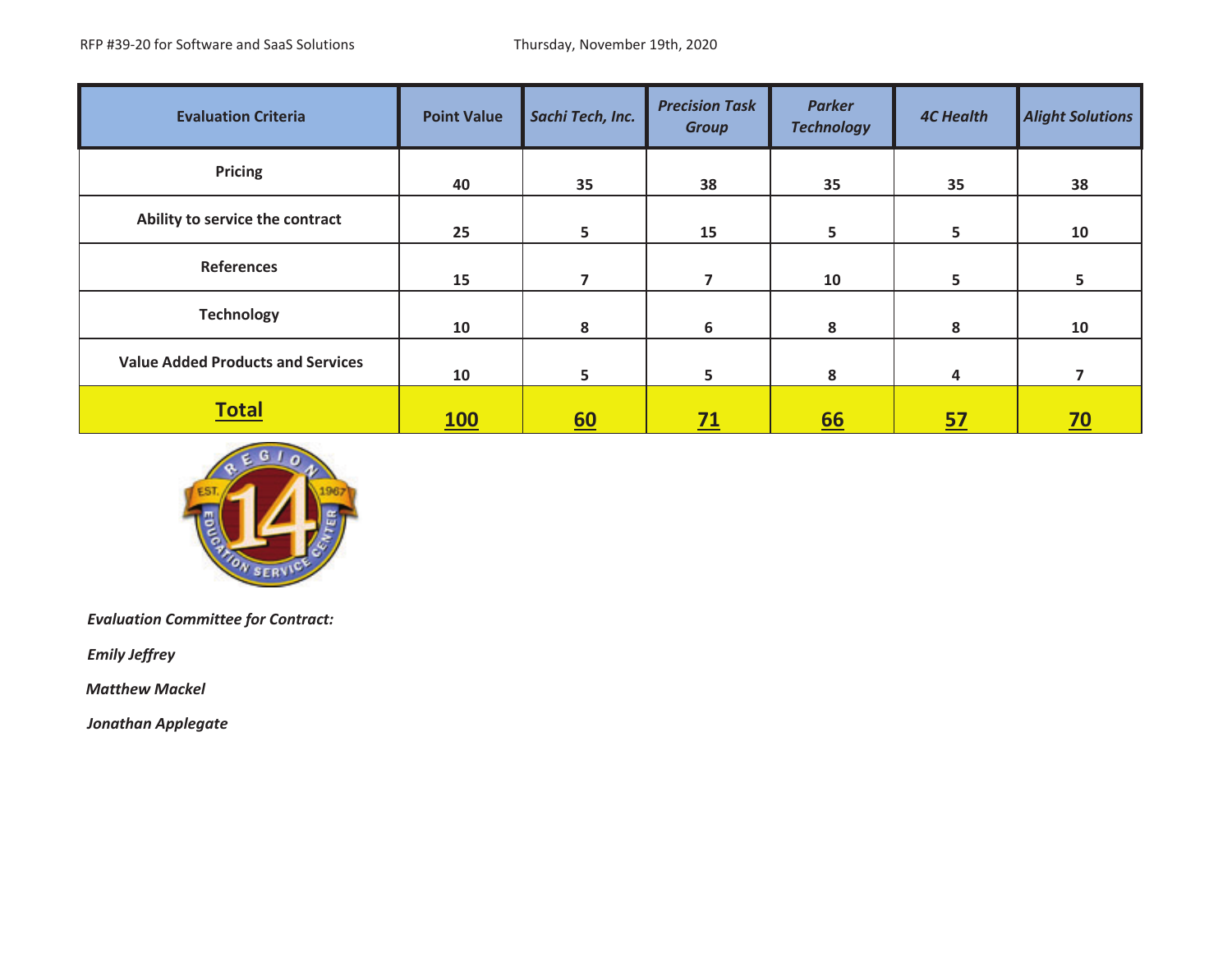| <b>Evaluation Criteria</b>               | <b>Point Value</b> | Avaya             | <b>Axon</b>    | <b>CloneTab</b> | <b>Continuant</b> | <b>Duranc</b>    |
|------------------------------------------|--------------------|-------------------|----------------|-----------------|-------------------|------------------|
| <b>Pricing</b>                           | 40                 | 38                | 30             | 30              | 30                | 25               |
| Ability to service the contract          | 25                 | 20                | 5 <sub>5</sub> | 5               | 10                | 5 <sup>5</sup>   |
| <b>References</b>                        | 15                 | $12 \overline{ }$ | 10             | 5               | 10                | 3                |
| <b>Technology</b>                        | 10                 | 10                | 5              | 8               | 8                 | 4                |
| <b>Value Added Products and Services</b> | 10                 | 5                 | 6              | 4               | 6                 | 4                |
| <b>Total</b>                             | <b>100</b>         | 85                | 56             | 52              | 64                | $\underline{41}$ |



*Emily Jeffrey*

*Matthew Mackel*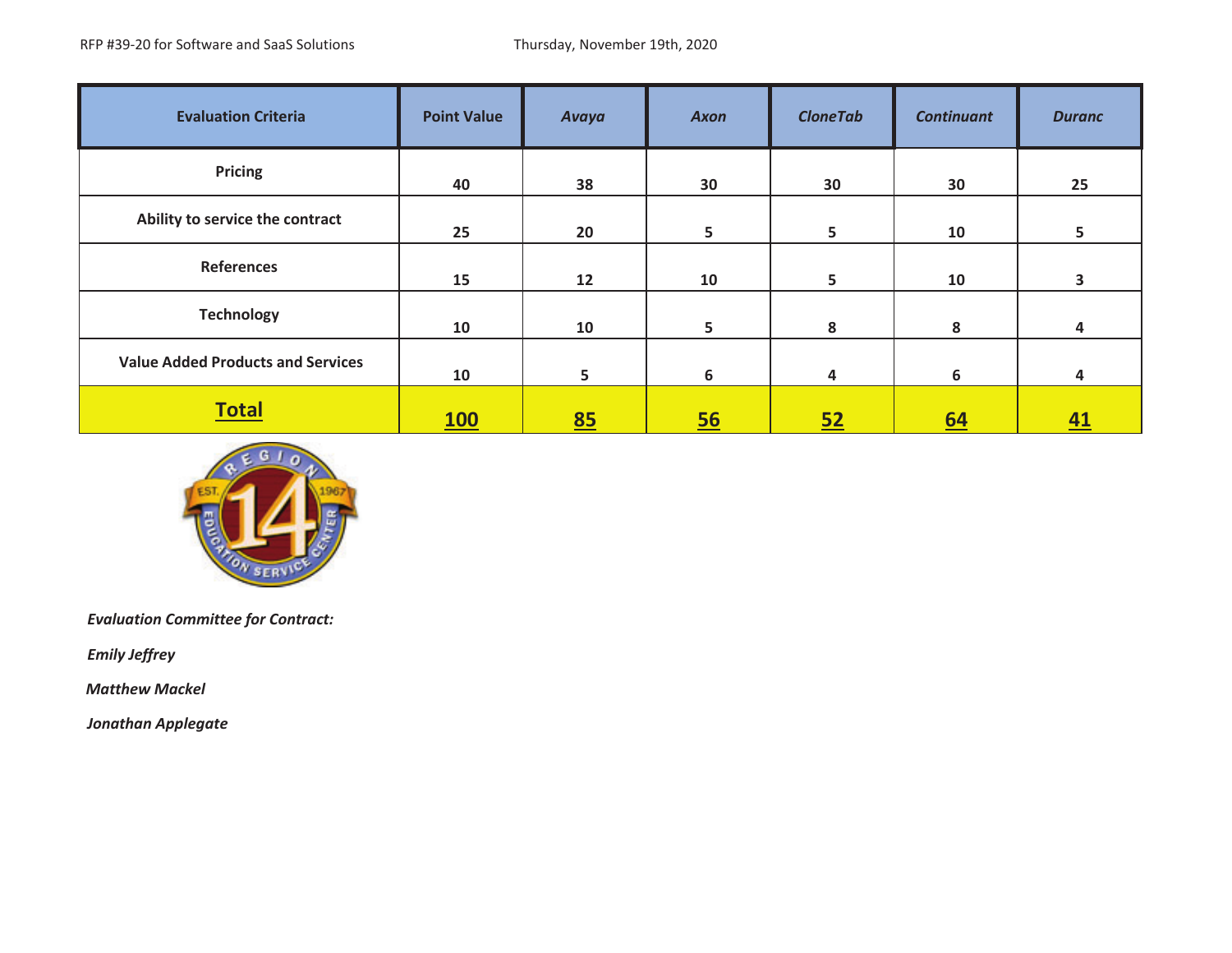| <b>Evaluation Criteria</b>               | <b>Point Value</b> | <b>EC America</b> | <b>FortunaPix</b> | <b>Granicus</b> | <b>JourneyEd</b> | <b>Oakland</b><br><b>Consulting</b><br><b>Group</b> |
|------------------------------------------|--------------------|-------------------|-------------------|-----------------|------------------|-----------------------------------------------------|
| <b>Pricing</b>                           | 40                 | 30                | 20                | 25              | 32               | 38                                                  |
| Ability to service the contract          | 25                 | 15                | 5                 | 20              | 25               | 15                                                  |
| <b>References</b>                        | 15                 | 10                | 3                 | 12              | 8                | 10                                                  |
| <b>Technology</b>                        | 10                 | 8                 | 5                 | 9               | 8                | 5                                                   |
| <b>Value Added Products and Services</b> | 10                 | $\overline{2}$    | 4                 | 8               | 0                | 5                                                   |
| <b>Total</b>                             | <b>100</b>         | 65                | <u>37</u>         | <u>74</u>       | <u>73</u>        | $\overline{23}$                                     |



*Emily Jeffrey*

*Matthew Mackel*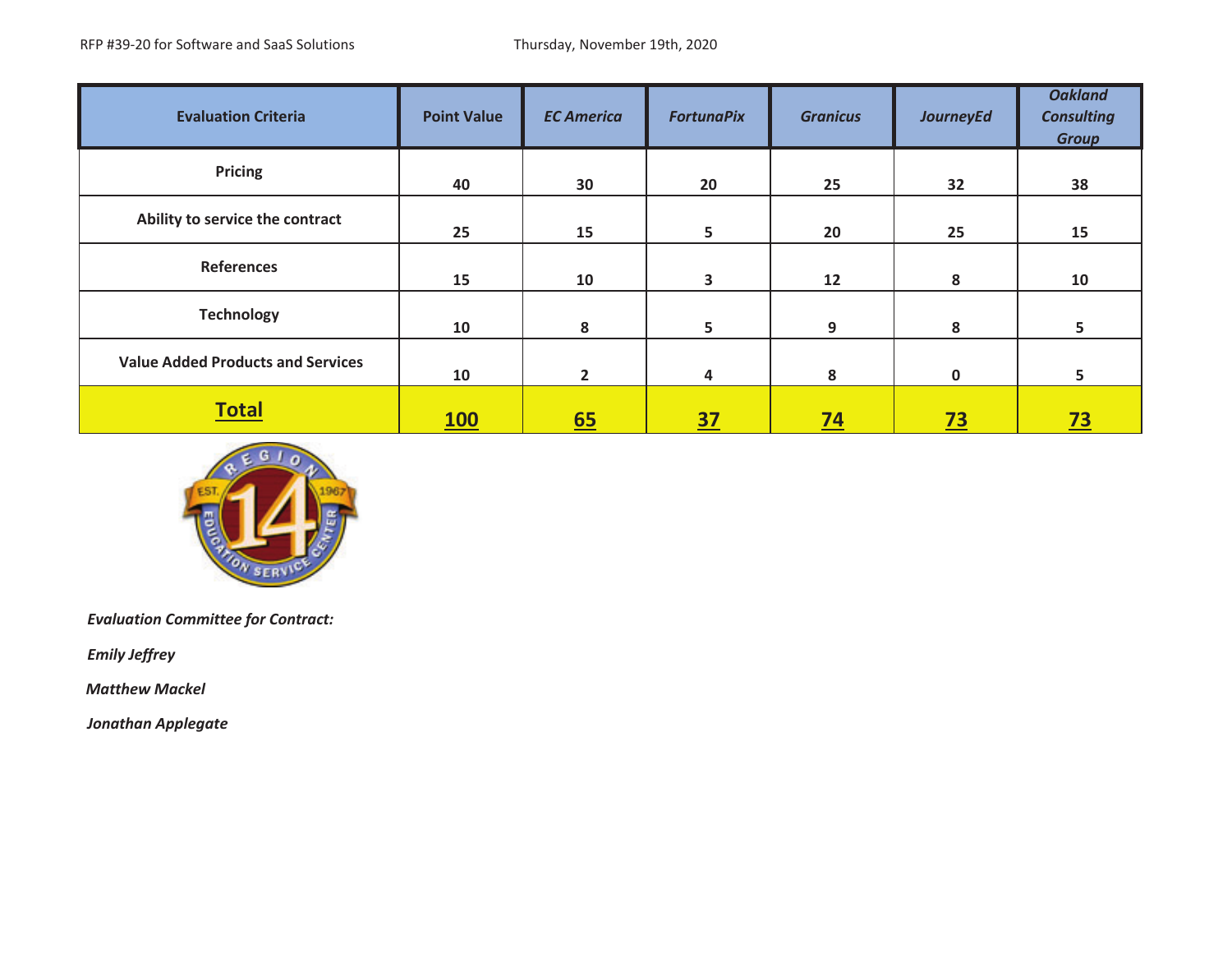| <b>Evaluation Criteria</b>               | <b>Point Value</b> | <b>OnSolve, LLC</b> | <b>Util360</b>           |          |                  |          |
|------------------------------------------|--------------------|---------------------|--------------------------|----------|------------------|----------|
| <b>Pricing</b>                           | 40                 | 35                  | $\mathbf 0$              |          |                  |          |
| Ability to service the contract          | 25                 | 10                  | $\mathbf{0}$             |          |                  |          |
| <b>References</b>                        | 15                 | 12                  | $\mathbf 0$              |          |                  |          |
| <b>Technology</b>                        | 10                 | 8                   | $\mathbf 0$              |          |                  |          |
| <b>Value Added Products and Services</b> | 10                 | 8                   | $\mathbf 0$              |          |                  |          |
| <b>Total</b>                             | <b>100</b>         | <u>73</u>           | $\underline{\mathbf{0}}$ | <u>0</u> | $\boldsymbol{0}$ | <u>၀</u> |



*Emily Jeffrey*

*Matthew Mackel*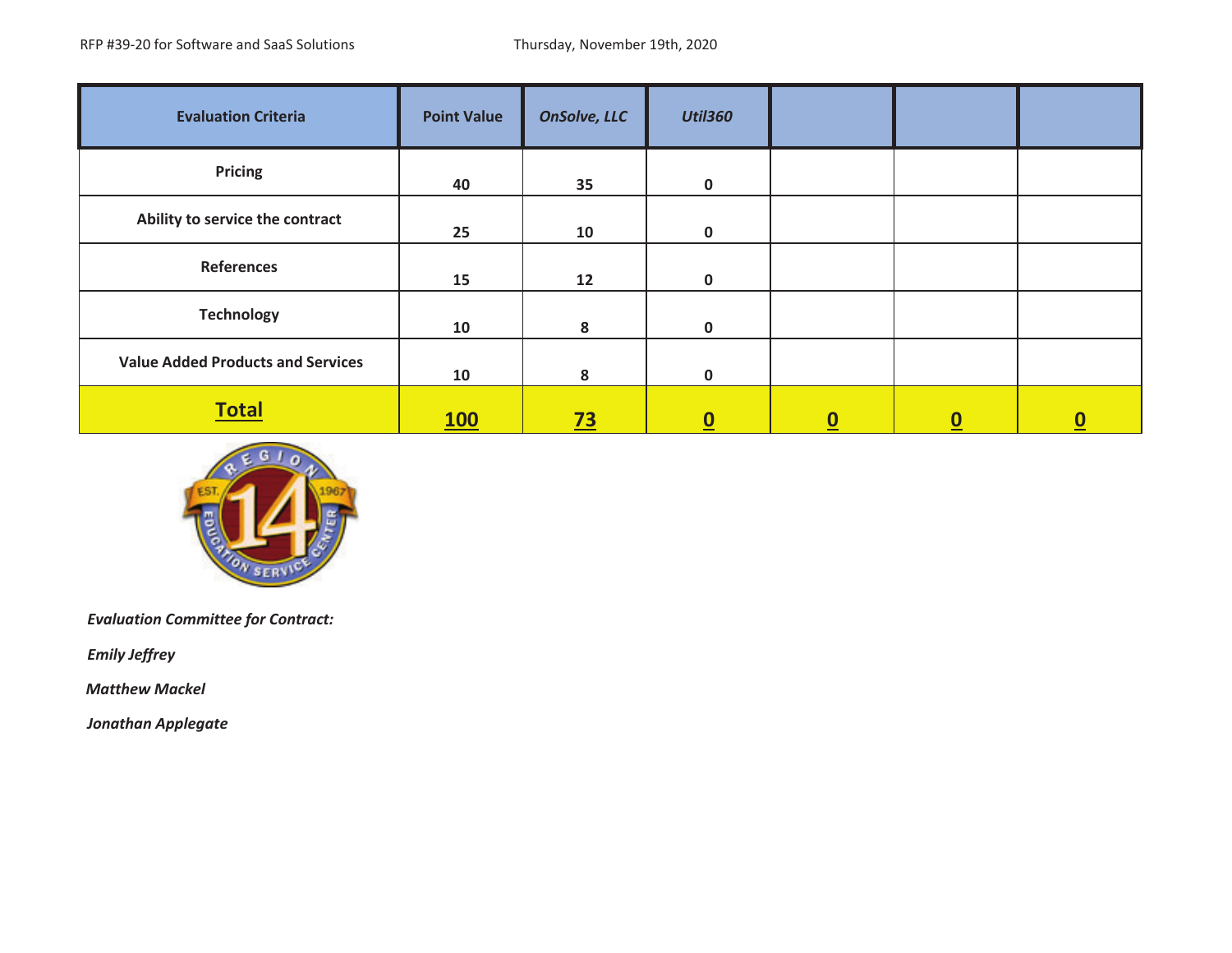

# **#39-20 - Request for Proposal (RFP) for Software and SaaS Solutions**

### **Project Overview**

| <b>Project Details</b>     |                                                            |
|----------------------------|------------------------------------------------------------|
| <b>Reference ID</b>        | #39-20                                                     |
| <b>Project Name</b>        | Request for Proposal (RFP) for Software and SaaS Solutions |
| <b>Project Type</b>        | <b>RFP</b>                                                 |
| <b>Project Description</b> | Software and SaaS Solutions                                |
| <b>Open Date</b>           | Oct 06, 2020 6:00 AM CDT                                   |
| <b>Close Date</b>          | Nov 19, 2020 2:00 PM CST                                   |

#### **Seal status**

| <b>Requested Information</b> | Unsealed on              | <b>Unsealed by</b> |
|------------------------------|--------------------------|--------------------|
| Proposal                     | Nov 19, 2020 2:15 PM CST | Jonathan Applegate |
| Pricing                      | Nov 19, 2020 2:16 PM CST | Jonathan Applegate |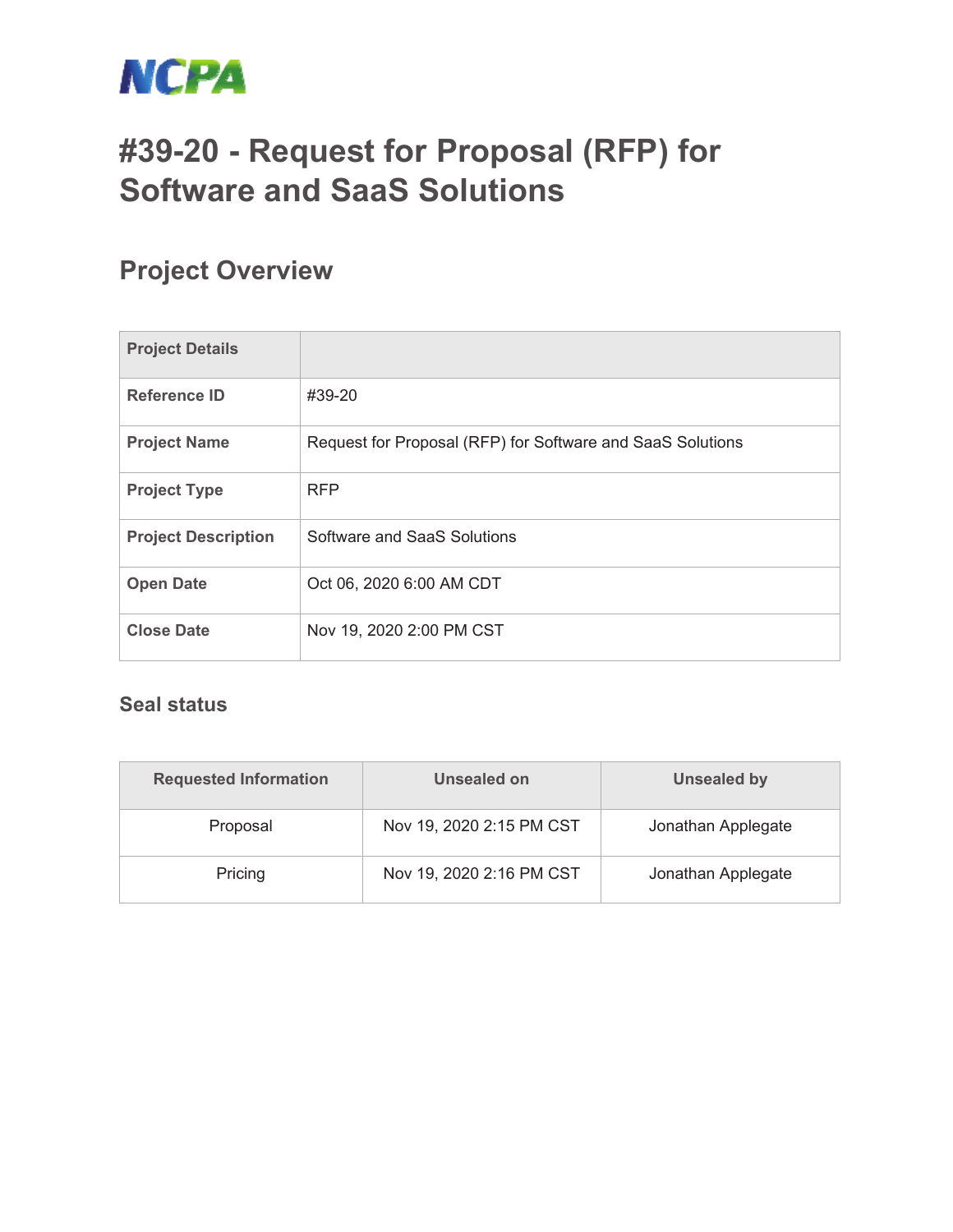

## **RFP Bid/Proposal Receipt List:**

RFP #39-20 Software and Saas Solutions Thursday, November 19th, 2020 2:00 pm

| <b>Supplier</b>                       | <b>Date Submitted</b>        | <b>Name</b>                | Email                           |
|---------------------------------------|------------------------------|----------------------------|---------------------------------|
| <b>4C Health</b><br><b>Solutions</b>  | Nov 19, 2020<br>9:45 AM CST  | <b>Thomas</b><br>Wudarski  | twudarski@4chealthsolutions.com |
| EC America, Inc.                      | Nov 17, 2020<br>1:19 PM CST  | Adam Hyman                 | SLED@immixgroup.com             |
| <b>Precision Task</b><br>Group, Inc.  | Nov 17, 2020<br>5:04 PM CST  | Jeanette Garza             | jgarza@ptg.com                  |
| <b>Clonetab Inc.</b>                  | Nov 19, 2020<br>1:58 PM CST  | <b>Venkat Meka</b>         | Venkat@clonetab.com             |
| <b>Sharecare</b>                      | Nov 19, 2020<br>12:40 PM CST | <b>Ryan Andrews</b>        | ryan.andrews@sharecare.com      |
| <b>TeamDynamix</b>                    | Nov 17, 2020<br>7:35 AM CST  | Jeremy Jones               | jeremy.jones@teamdynamix.com    |
| <b>Axon Enterprise,</b><br>Inc.       | Nov 17, 2020<br>3:51 PM CST  | <b>Sales</b><br>Operations | contracts@axon.com              |
| <b>Alight Solutions</b><br><b>LLC</b> | Nov 19, 2020<br>1:57 PM CST  | <b>Bowie Hogg</b>          | bowie.hogg@alight.com           |
| <b>Sachi Tech Inc.</b>                | Nov 19, 2020<br>11:51 AM CST | saravana bhava             | pat@pikmykid.com                |
| Avaya Inc.                            | Nov 19, 2020<br>1:30 PM CST  | Shannon<br>Hinnant         | dshinnant@avaya.com             |
| Granicus, Inc.                        | Nov 19, 2020<br>9:59 AM CST  | Alison Magrini             | alison.magrini@granicus.com     |
| <b>Util306</b>                        | Nov 18, 2020<br>6:00 PM CST  | amanda<br>guiterrez        | amanda.g@util360.com            |
| <b>OnSolve, LLC</b>                   | Nov 16, 2020<br>11:11 AM CST | <b>Tony Munno</b>          | tony.munno@onsolve.com          |